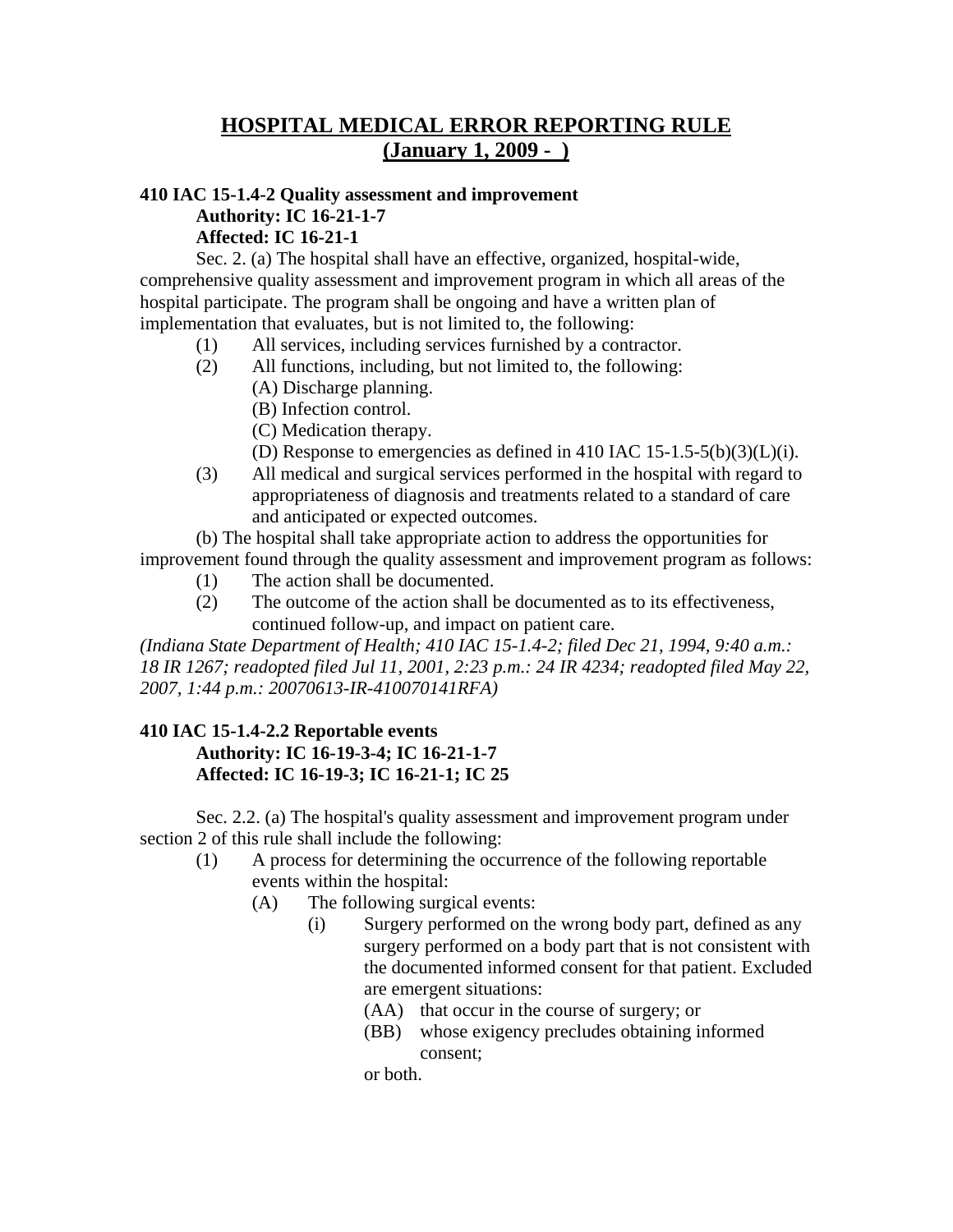- (ii) Surgery performed on the wrong patient, defined as any surgery on a patient that is not consistent with the documented informed consent for that patient.
- (iii) Wrong surgical procedure performed on a patient, defined as any procedure performed on a patient that is not consistent with the documented informed consent for that patient. Excluded are emergent situations:
	- (AA) that occur in the course of surgery; or
	- (BB) whose exigency precludes obtaining informed consent;

or both.

- (iv) Retention of a foreign object in a patient after surgery or other invasive procedure. The following are excluded:
	- (AA) Objects intentionally implanted as part of a planned intervention.
	- (BB) Objects present before surgery that were intentionally retained.
	- (CC) Objects not present prior to surgery that are intentionally left in when the risk of removal exceeds the risk of retention, such as microneedles or broken screws.
- (v) Intraoperative or immediately postoperative death in an ASA Class I patient. Included are all ASA Class I patient deaths in situations where anesthesia was administered; the planned surgical procedure may or may not have been carried out.
- (B) The following product or device events:
	- (i) Patient death or serious disability associated with the use of contaminated drugs, devices, or biologics provided by the hospital. Included are generally detectable contaminants in drugs, devices, or biologics regardless of the source of contamination or product.
	- (ii) Patient death or serious disability associated with the use or function of a device in patient care in which the device is used or functions other than as intended. Included are, but not limited to, the following:
		- (AA) Catheters.
		- (BB) Drains and other specialized tubes.
		- (CC) Infusion pumps.
		- (DD) Ventilators.
	- (iii) Patient death or serious disability associated with intravascular air embolism that occurs while being cared for in the hospital. Excluded are deaths or serious disability associated with neurosurgical procedures known to resent a high risk of intravascular air embolism.
- (C) The following patient protection events: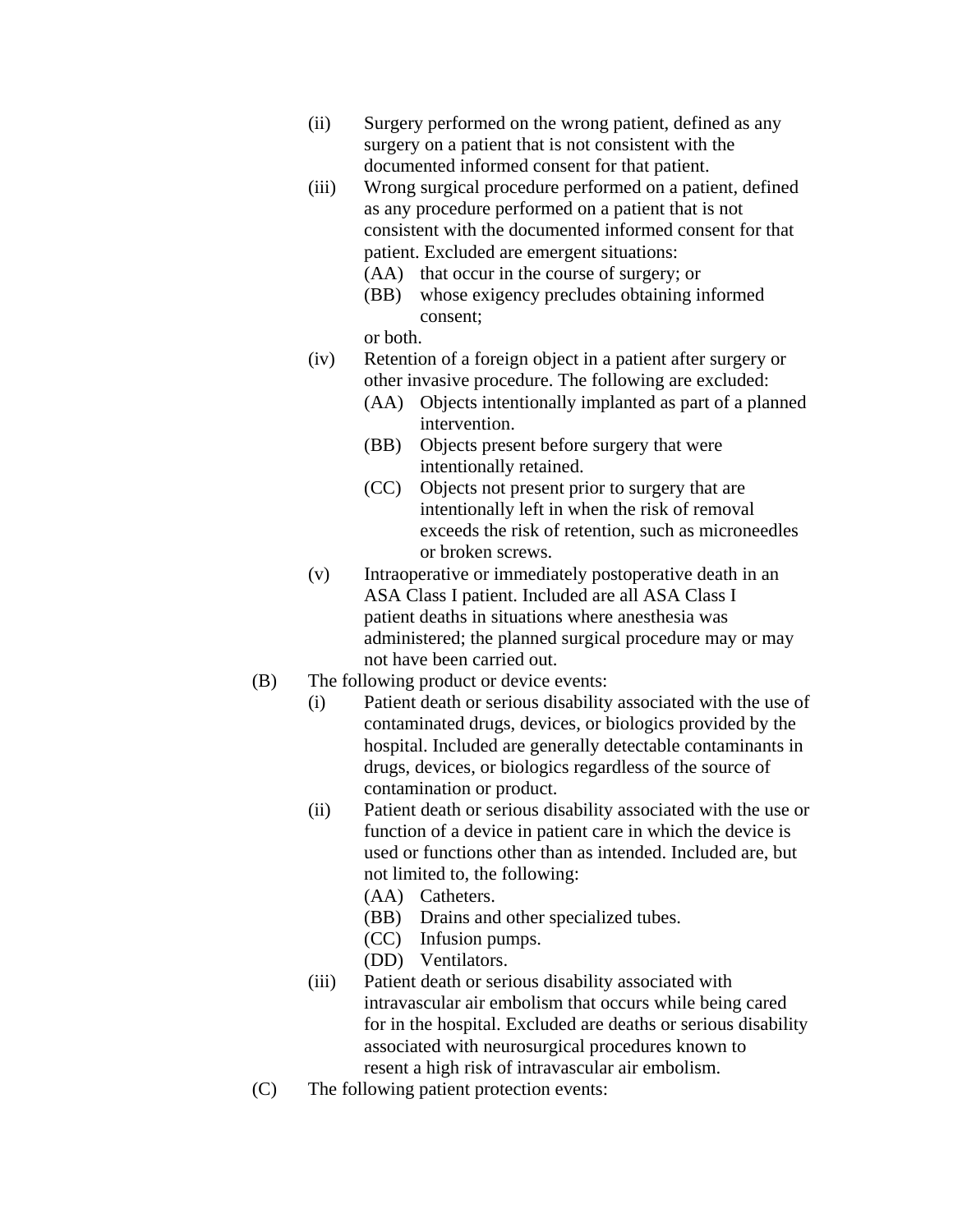- (i) Infant discharged to the wrong person.
- (ii) Patient death or serious disability associated with patient elopement.
- (iii) Patient suicide or attempted suicide resulting in serious disability, while being cared for in the hospital, defined as events that result from patient actions after admission to the hospital. Excluded are deaths resulting from self-inflicted injuries that were the reason for admission to the hospital.
- (D) The following care management events:
	- (i) Patient death or serious disability associated with a medication error, for example, errors involving the wrong:
		- (AA) drug;
		- (BB) dose;
		- (CC) patient;
		- (DD) time;
		- (EE) rate;
		- (FF) preparation; or
		- (GG) route of administration.

Excluded are reasonable differences in clinical judgment on drug selection and dose. Includes administration of a medication to which a patient has a known allergy and drug-drug interactions for which there is known potential for death or serious disability.

- (ii) Patient death or serious disability associated with a hemolytic reaction due to the administration of ABO/HLA incompatible blood or blood products.
- (iii) Maternal death or serious disability associated with labor or delivery in a low-risk pregnancy while being cared for in the hospital. Included are events that occur within forty-two (42) days postdelivery. Excluded are deaths from any of the following:
	- (AA) Pulmonary or amniotic fluid embolism.
	- (BB) Acute fatty liver of pregnancy.
	- (CC) Cardiomyopathy.
- (iv) Patient death or serious disability associated with hypoglycemia, the onset of which occurs while the patient is being cared for in the hospital.
- (v) Death or serious disability (kernicterus) associated with the failure to identify and treat hyperbilirubinemia in neonates.
- (vi) Stage 3 or Stage 4 pressure ulcers acquired after admission to the hospital. Excluded is progression from Stage 2 or Stage 3 if the Stage 2 or Stage 3 pressure ulcer was recognized upon admission or unstageable because of the presence of eschar.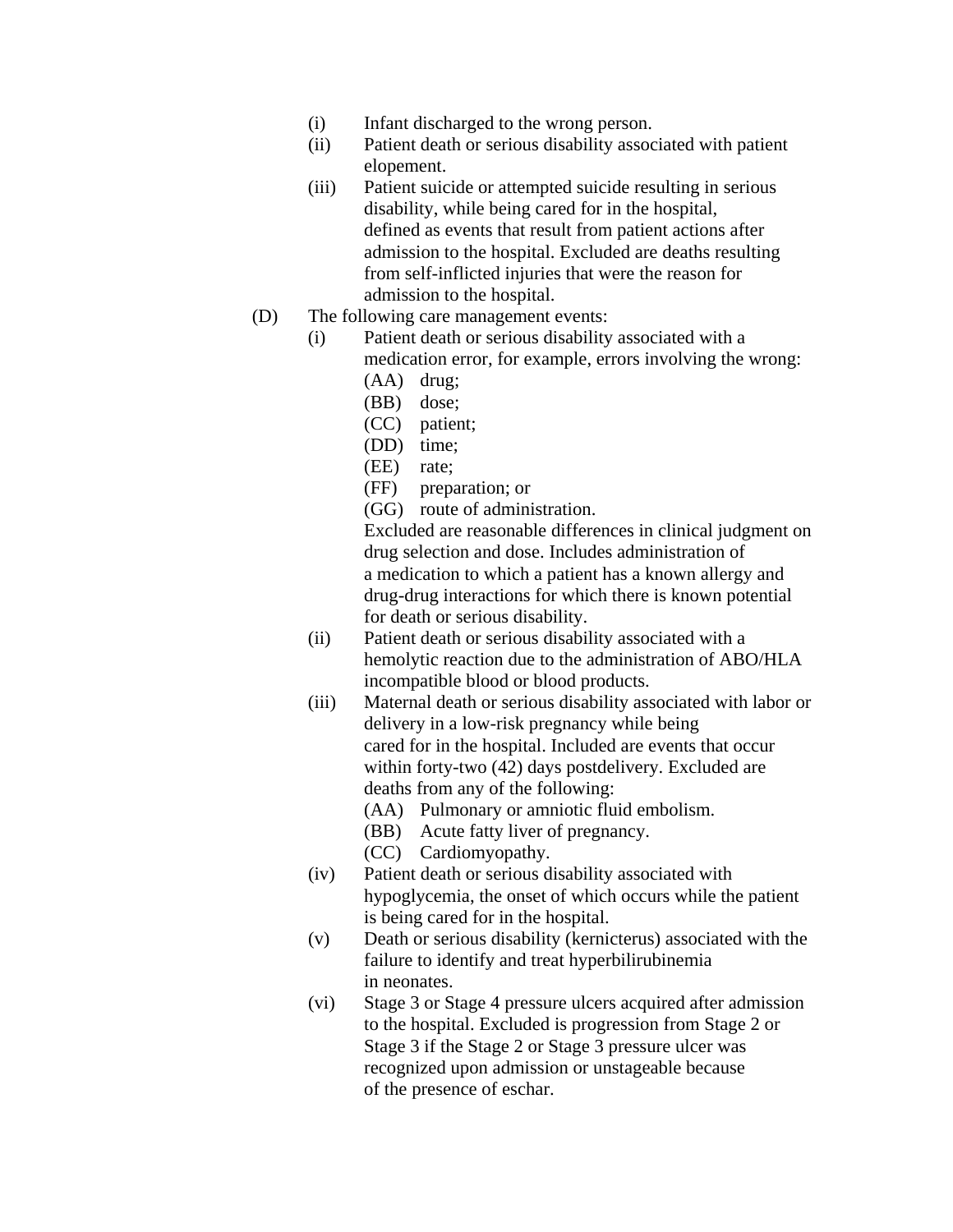- (vii) Patient death or serious disability resulting from joint movement therapy performed in the hospital.
- (viii) Artificial insemination with the wrong donor sperm or wrong egg.
- (E) The following environmental events:
	- (i) Patient death or serious disability associated with an electric shock while being cared for in the hospital. Excludes events involving planned treatment, such as electrical countershock or elective cardioversion.
	- (ii) Any incident in which a line designated for oxygen or other gas to be delivered to a patient:
		- (AA) contains the wrong gas; or
		- (BB) is contaminated by toxic substances.
	- (iii) Patient death or serious disability associated with a burn incurred from any source while being cared for in the hospital.
	- (iv) Patient death or serious disability associated with a fall while being cared for in the hospital.
	- (v) Patient death or serious disability associated with the use of restraints or bed rails while being cared for in the hospital.
- (F) The following criminal events:
	- (i) Any instance of care ordered by or provided by someone impersonating a physician, nurse, pharmacist, or other licensed health care provider.
	- (ii) Abduction of a patient of any age.
	- (iii) Sexual assault on a patient within or on the grounds of the hospital.
	- (iv) Death or significant injury of a patient or staff member resulting from a physical assault, that is, battery, that occurs within or on the grounds of the hospital.
- (2) A process for reporting to the department each reportable event listed in subdivision (1) that is determined by the hospital's quality assessment and improvement program to have occurred within the hospital.

(b) Subject to subsection (e), the process for determining the occurrence of the reportable events listed in subsection  $(a)(1)$  by the hospital's quality assessment and improvement program shall be designed by the hospital to accurately determine the occurrence of any of the reportable events listed in subsection (a)(1) within the hospital in a timely manner.

(c) Subject to subsection (e), the process for reporting the occurrence of a reportable event listed in subsection (a)(1) shall comply with the following:

- (1) The report shall:
	- (A) be made to the department;
	- (B) be submitted not later than fifteen (15) working days after the reportable event is determined to have occurred by the hospital's quality assessment and improvement program;